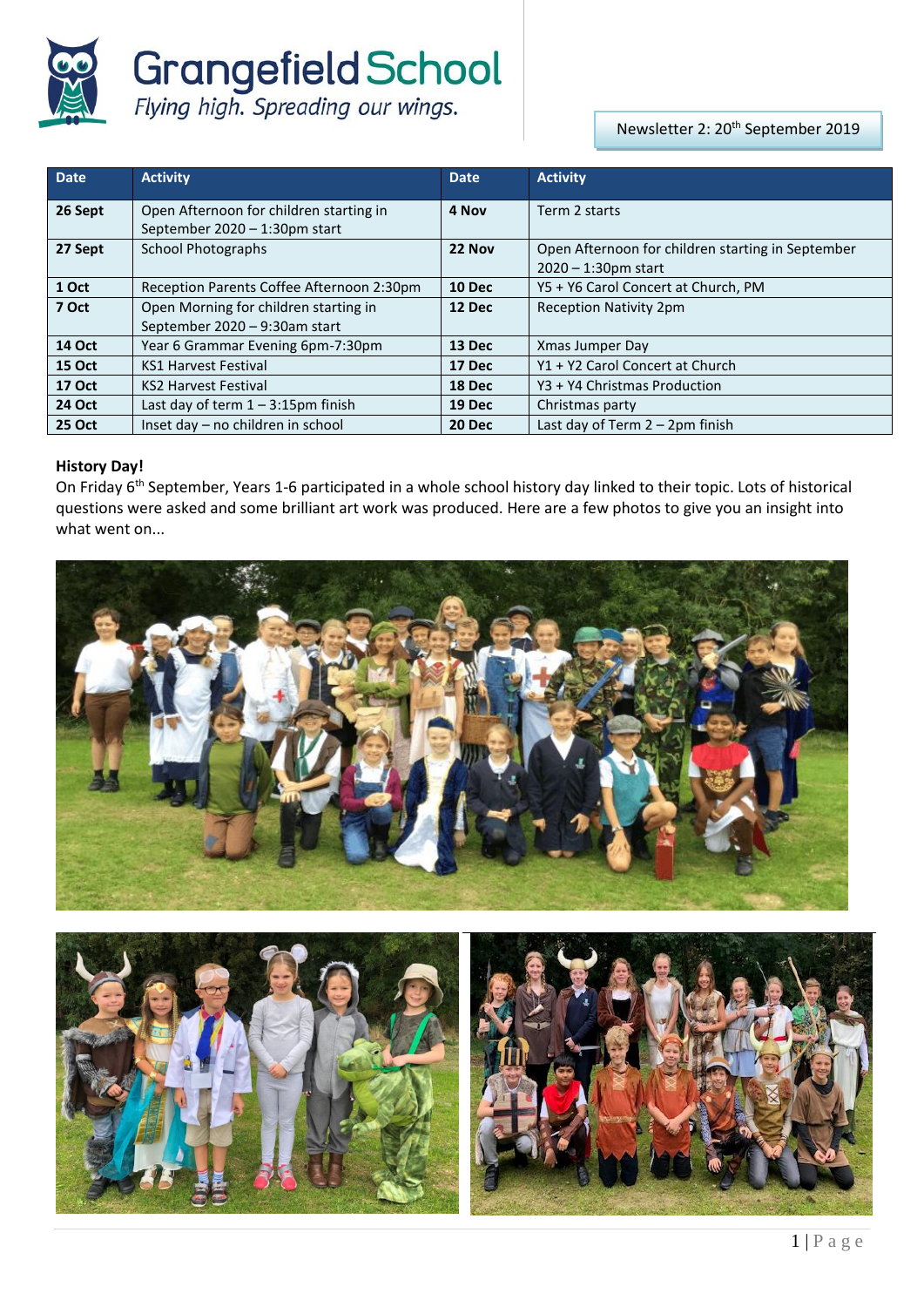

#### **Music Lessons**

There are still a few limited number of places available, with our visiting music teachers for the following instruments:

- guitar, trumpet, cornet, piano, ukulele, violin (Year 1 onwards)
- flute (Y3 onwards), clarinet (Y3 onwards) and saxophone (Y6 only).

Interested children have taken letters. Please return any forms by Friday 27th September at

the latest if you would like your child to begin lessons this term and for any further enquiries, please speak to our Music Coordinator, Mrs.Timms.

#### **Census Day – 3 October 2019**

On 3 October we have 'Census' day, this is the day the DfE (Department for Education) and LA (Local Authority) ask all schools to submit their data. This data includes the number of children taking a Universal Free School meal (Reception, Year 1 and Year 2) or a Free School



Meal (Reception to Year 6)**. We would like to encourage all children in Reception, Year 1 and Year 2 to have a school dinner on this day as this will determine the funding the school receives to cater for these meals.** If there was a short fall across the whole year it would impact on the normal school budget. The menu this day will be:

> **Sausages in a roll Or Quorn sausages in a roll Served with Potato Wedges Baked beans and peas Followed by Chocolate crunch Or fresh fruit platter**

We thank you for your support in this important matter.

### **Open Sessions for Children entering Reception in September 2020**

Dates of these sessions are listed below and on our website. If you have any children due to start school in September 2020, please note down the dates and please do spread the word to friends or family who also have children starting in September 2020. There is no need to book:

- Open afternoon 1.30pm on Thursday 26 September 2019
	- Open morning 9.30am on Monday 7 October 2019
- Open afternoon 1.30pm on Friday 22 November 2019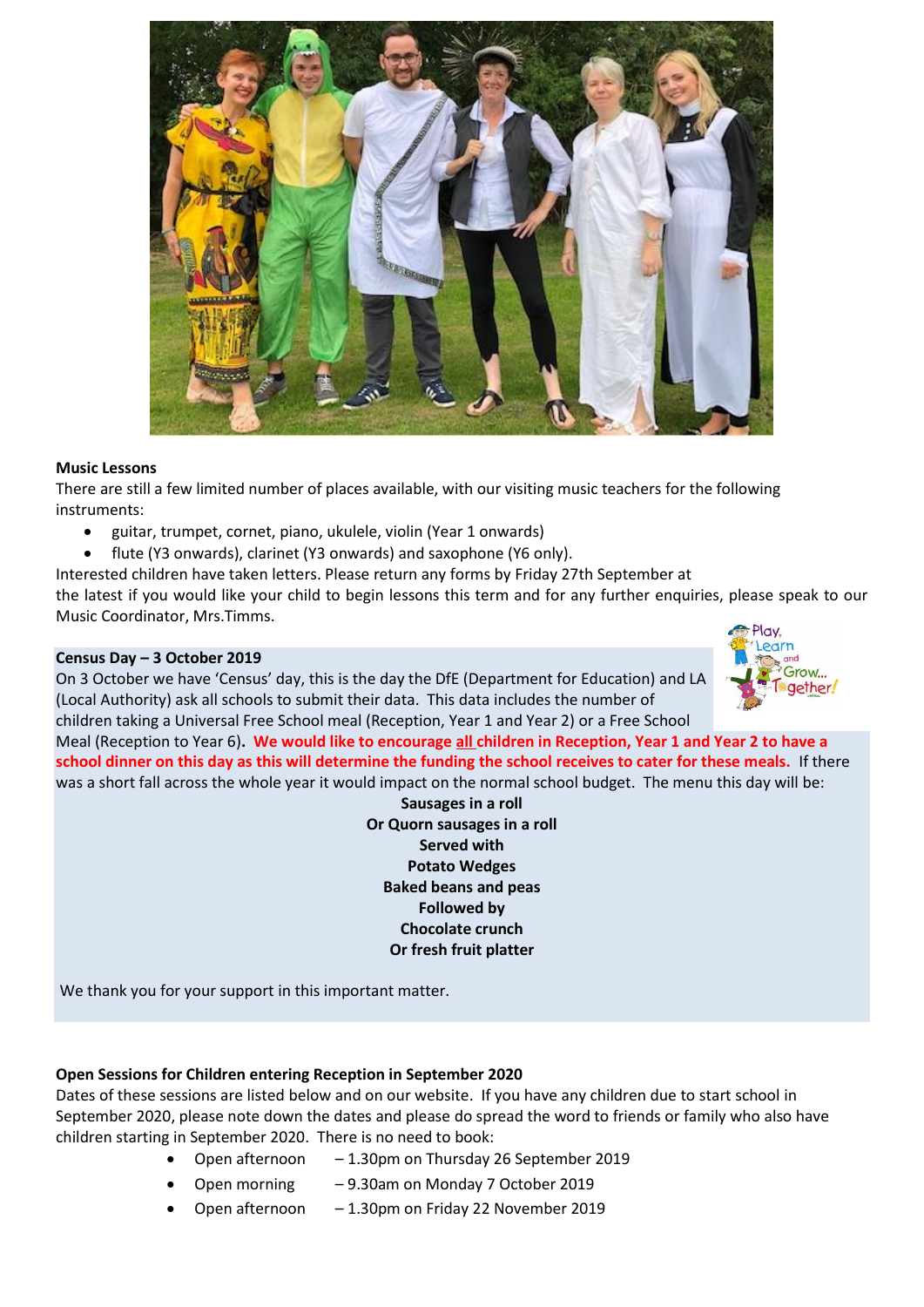#### **Grange Money**

You can now pay Grangemoney via Parent Pay. Reception parents – we will issue you with your parent pay login details in the next few weeks. The Grange money has increased to £12 per school term so a total of £36 per school year. This money is used amongst other things for subsidising trips, workshops, cooking and design technology.

### **Reception Play Equipment**



Parents of Year 1 and Year 2 siblings – gentle reminder to not let your children play with the Reception equipment at pick up time.

### **School Photographs**

Photos will be taking place on Friday 27<sup>th</sup> September. If you want a family group photo then these sessions will be starting from 8am.

#### **School Dinners**

Key stage two parents – please make sure that you pay your dinner money regularly. We are no longer able to let the total debt go beyond £15 and if this does happen you will have to bring in a packed lunch for your child until the debt has been paid.

Key Stage 2 children (Year 3-6) are more than welcome to bring in some fruit for snack time at break. In Reception and KS1 fruit is provided.

#### **Wrong Trousers Day 2019**